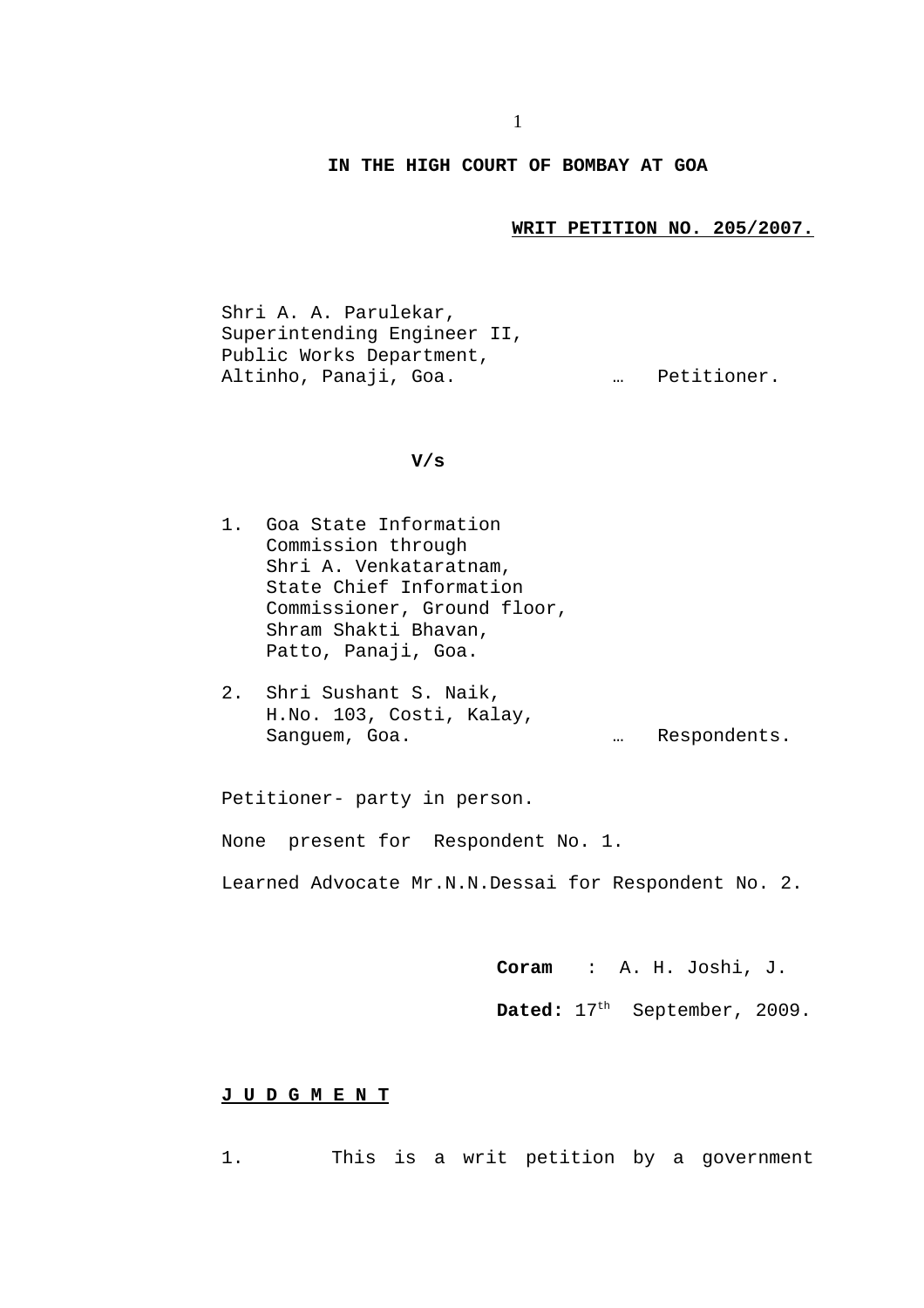officer who was Public Information Officer, on assumption of the charge of Superintending Surveyor of Works.

2. Respondent No. 2 herein filed application for information on 31.8.2006.

3. Admittedly, the application for information was given in the office of Assistant Engineer, P.w.D Works Division, Sanguem, which is within the jurisdiction of the petitioner.

4. As the information was not supplied, the respondent No. 2 carried an appeal. Direction was given for supplying information.

5. The State Information Commission found that the information was still not supplied and hence issued a notice of show-cause. The show-causenotice was replied and explanation was offered by the petitioner.

6. The defence taken by the petitioner before the respondent No. 1, is that the application for information was not forwarded to him and he was not

2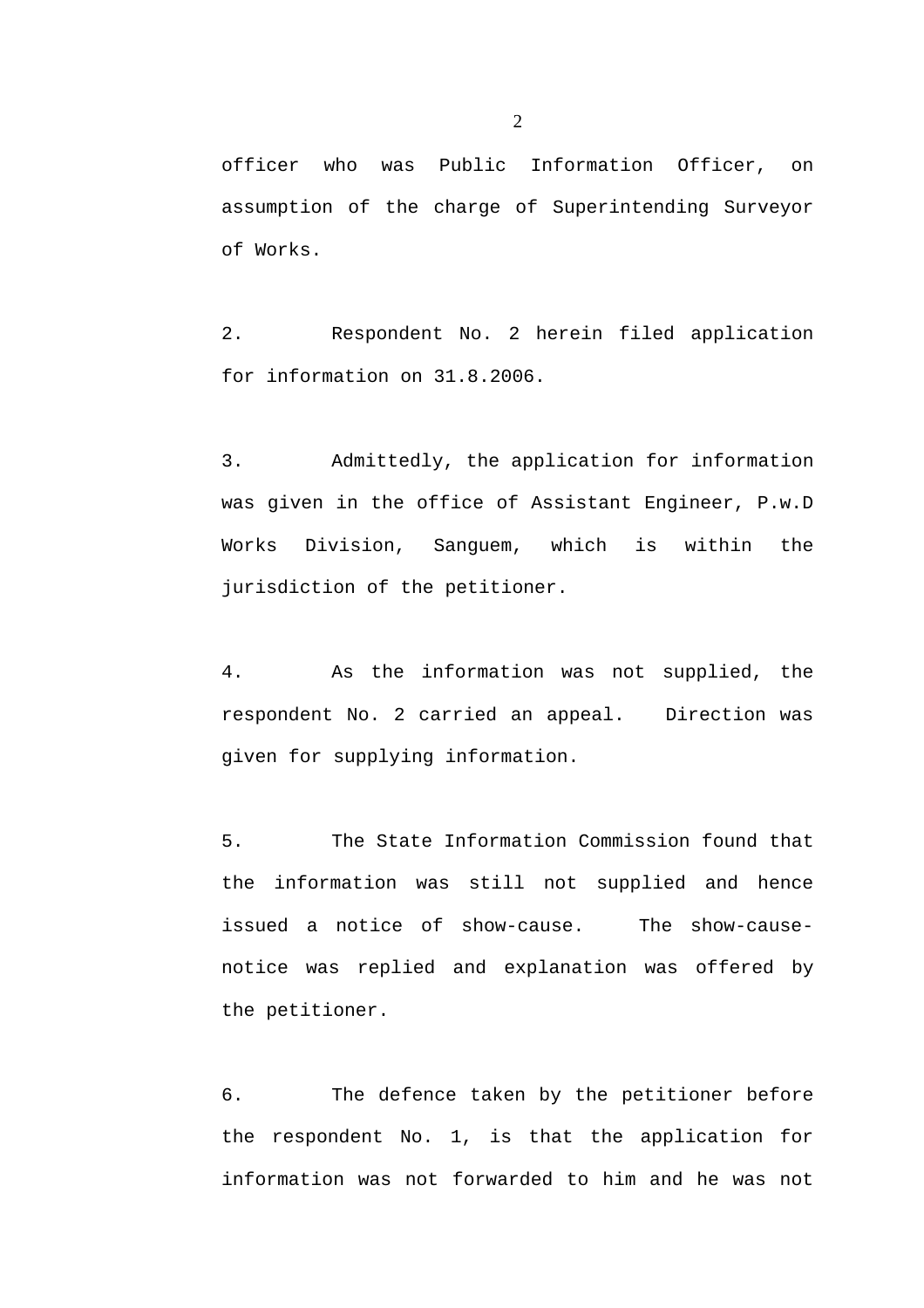aware of the said application, and therefore he cannot be blamed for failure to supply the information within time or towards delay.

7. The State Information Commission found the petitioner guilty and levied upon him penalty of Rs. 250/- per day for 67 days, however commuted it to Rs. 5000/- with direction to the Director of Accounts to refer the amount to credit it in appropriate head of account of P.w.D.

8. The finding which is the basis of this order is seen in para 3 of impugned judgment, which reads as follows:

> " In this case the Asst. Engineer, though not the APIO, is an employee of the same department namely, roads wing of the PWD, has his office in the same Taluka where the Appellant lives, his office only has done the work of construction of roads in Sanguem Taluka for which the information is asked for and finally he has submitted the information to his superior, namely, Executive Engineer who was the APIO at the relevant time. It is not as if the Appellant has given his application to a passer by or a stranger. The argument of Shri Anil A. Parulekar, to the effect that he is not personally responsible for supplying the information to the Appellant as the application is neither given to the PIO nor to the APIO, is therefore, rejected."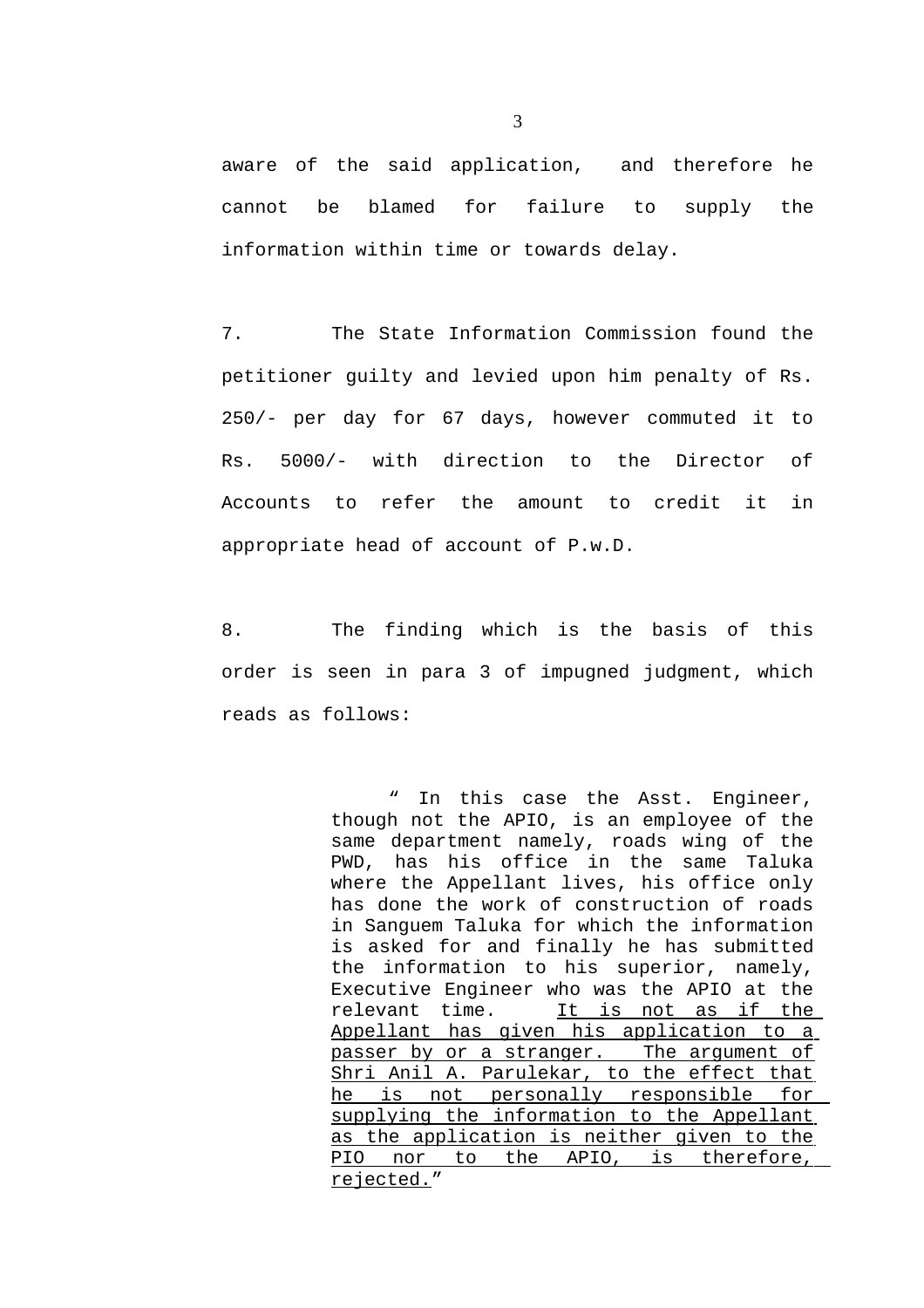(quoted from page 27-28 of paper book)

9. Above quoted observations explicitly reveal that the application never reached the petitioner herein.

10. It is even not the case of the respondent No. 2 that otherwise i.e. through proper channel or by direct delivery thereof, the application and/or the order to supply information were made available and brought to the notice of the petitioner herein, yet he has failed to comply.

11. The order of penalty for failure is akin to action under Criminal Law. It is necessary to ensure that the failure to supply the information is either intentional or deliberate.

12. Unless and until it is borne on record that any officer against whom order of penalty for failure is sought to be levied and had occasion to comply with the order, and has no explanation or excuse available worth satisfying the forum, possess the knowledge of the order to supply information, an